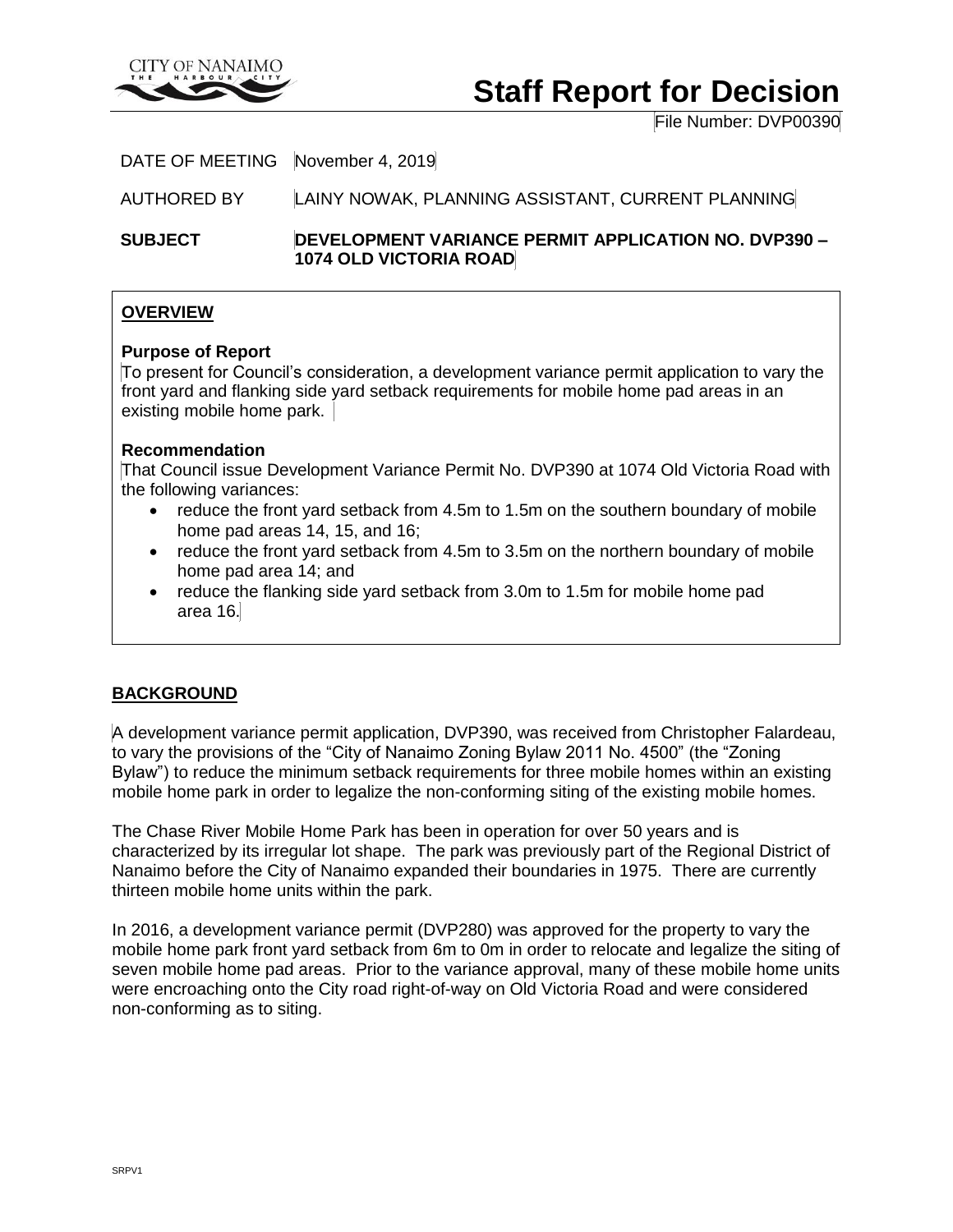

# *Subject Property*

| Zoning                | R12 - Mobile Home Park Residential                                     |  |  |
|-----------------------|------------------------------------------------------------------------|--|--|
| Location              | The subject property is an existing mobile home park with frontages on |  |  |
|                       | both Old Victoria Road and the Island Highway.                         |  |  |
| Lot Area              | 6.333m <sup>2</sup>                                                    |  |  |
| <b>Official</b>       | Neighbourhood                                                          |  |  |
| <b>Community Plan</b> |                                                                        |  |  |

Statutory Notification has taken place prior to Council's consideration of the variance.

# **DISCUSSION**

The applicant is requesting a variance to the front yard and flanking side yard setbacks for three mobile home pad areas in order to legalize the siting of existing non-conforming mobile homes and establish functional building envelopes for any future replacements of these units. The pad areas for units 14, 15, and 16 have two front yards as defined by the Zoning Bylaw. The internal roadway is located on either side of pad areas 14 and 15, and curves around pad area 16, which creates a flanking side yard.

The Zoning Bylaw requires a pad area front yard setback of 4.5m from the road, and a pad area flanking side yard setback of 3m between any public or private road on which a mobile home is located. The applicant plans to replace and relocate the older, existing mobile homes. As the mobile homes are non-conforming as to siting, a variance is necessary in order to replace or relocate them.

### **Proposed Variances**

### *Front and Flanking Side Yard Setback*

The applicant is requesting to reduce the front yard setback from the road from 4.5m to 1.5m on the southern boundary of mobile home pad areas 14, 15, and 16; reduce the front yard setback from the road from 4.5m to 3.5m on the northern boundary of mobile home pad area 14; and reduce the flanking side yard setback from the road from 3.0m to 1.5m for mobile home pad area 16, as shown in the following table:

|             | Mobile Home Pad   Front Yard (southern)   Front Yard (northern) |                  | <b>Flanking Side</b> |
|-------------|-----------------------------------------------------------------|------------------|----------------------|
| Area Number | - Pad Area                                                      | - Pad Area       | Yard - Pad Area      |
| 14          | 1.5m                                                            | 3.5 <sub>m</sub> | N/A                  |
| 15          | 1.5m                                                            | N/A              | N/A                  |
| 16          | 1.5m                                                            | N/A              | 1.5m                 |

Although the mobile home park is located adjacent to the Island Highway, there is adequate separation and buffering by the internal private road and existing vegetation. The proposed variances ensure a minimum right-of-way width of 6m exists between the edge of the pad area and the property line adjacent to the highway.